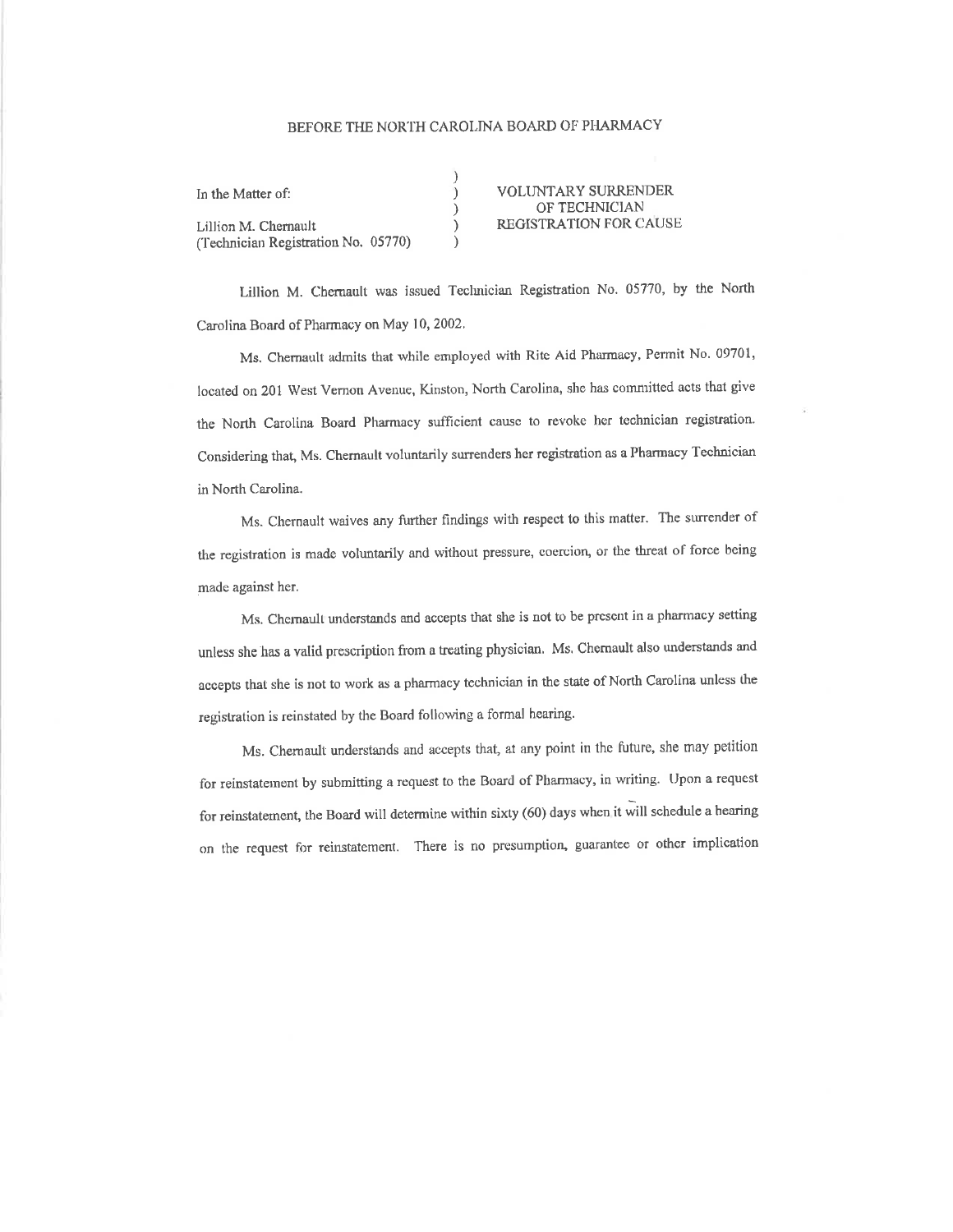intended within this document that the Board will reinstate the registration. The decision will be made by the Board based on consideration of all available evidence presented at a formal hearing before the Board. The registration will not be returned until and unless the Board issues a reinstatement order after any formal hearing.

This the  $14$  day of  $3pt$ , 2016.

Lunill Chemont